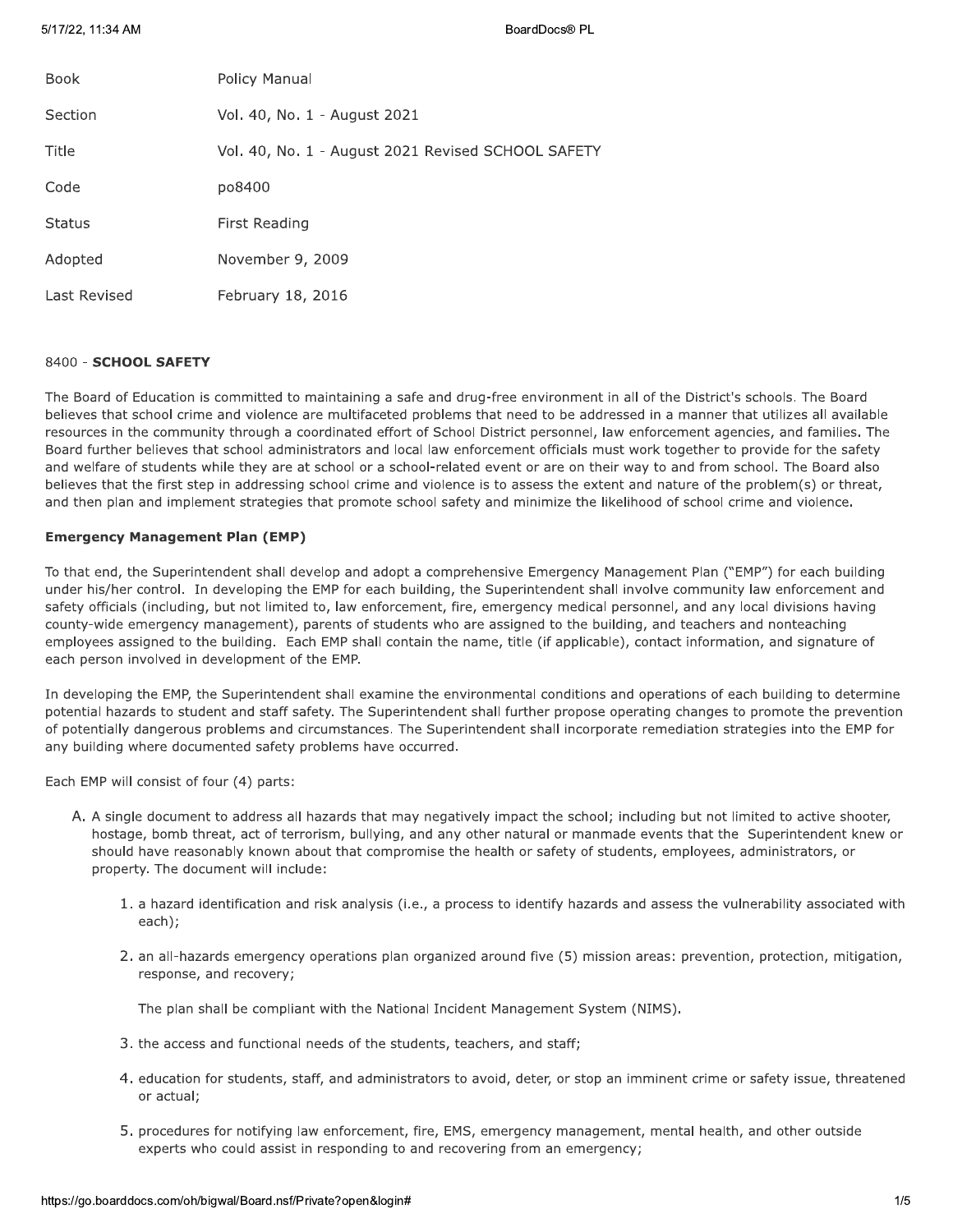#### BoardDocs® PL

The plan shall be updated and revised at least every three (3) years from the previous date of compliance to reflect lessons learned and best practices to continually improve the plan. The emergency management test and actual emergencies at the school buildings will be a source for lessons learned.

# 6. () the use of temporary door locking devices as permitted by law.

- B. A floor plan unique to each floor of the building.
- C. A site plan that includes all building property and surrounding property.
- D. An emergency contact information sheet.

The Superintendent shall submit an electronic copy of each EMP s/he developed and adopted to the Ohio Department of Education ("ODE") not less than once every three (3) years, whenever a major modification to the building requires changes to the procedures outlined in the EMP, and whenever the information on the emergency contact information sheet changes. No later than the date prescribed by ODE, the Superintendent shall also file a copy of the current, updated EMP with the following:

- A. each law enforcement agency that has jurisdiction over the school building; and
- B. upon request, the local fire department, emergency medical service organization, and county emergency management agency serving the area in which the building is located.

The Superintendent will also file copies of updated EMPs with ODE and the above agencies within ten (10) days after s/he adopts the revised EMPs.

The EMP is not a public record.

The Superintendent shall prepare and conduct at least one (1) annual emergency management test, in accordance with rules adopted by the Ohio Department of Education (ODE). By July 1st of every year, the Superintendent shall review the EMPs s/he previously developed and adopted, and certify in writing to the ODE that the EMPs are current and accurate.

The emergency management test must be a scheduled event; an actual emergency will not satisfy this requirement, even if an after-action report is produced. The emergency management test must be a tabletop, functional, or full-scale as defined in A.C. 3301-5-01, and each type shall be used once every three (3) years. It must include at least one (1) hazard from the hazard analysis in the EMP and at least one (1) functional content area. At least one (1) representative from law enforcement, fire, EMA, EMS, and/or behavioral health should be included.

# **[SELECT OPTION #1 OR OPTION #2]**

# $~~[1~~$  [OPTION #1]</del> Students will not participate in the emergency management test.

# [ $\times$ ] [OPTION #2]

Students may participate in the emergency management test at the discretion of the Principal. In deciding whether, and to what extent, to involve students in an emergency management test, the Principal should consider what benefit student inclusion in the emergency management test may have on the student population's preparation for an emergency and to enhance the safety of students in the building. The Principal shall also consider age-appropriate participation, quidance, and training in preparation for students' participation in the test.

## **FEND OF OPTIONST**

**FDRAFTING NOTE: If OPTION #2 is selected, it is strongly advised that the District select the following optional** language, which is only listed as an option because A.C. 3301-5-01 does not make it mandatory - however, it does state schools should obtain parental consent if students are going to participate in the emergency management test.]

[x] Parental consent is required prior to student participation in the emergency management test, if the test involves procedures beyond regularly practiced emergency drills as students leaving the campus.

The Superintendent shall submit an after-action report to the ODE no later than thirty (30) days after the emergency management test documenting the following: 1) date/time/weather/length of exercise; 2) the type of discussion/operations based exercise; 3) the scenario utilized; 4) the hazard(s) utilized (including safety data sheets, as appropriate); 5) the functional content area(s) utilized; and 6) the identification of at least three (3) strengths and at least three (3) improvement areas of the EMP discovered as a result of the emergency management test.

The Superintendent shall grant access to each school building under his/her control to law enforcement personnel and any local fire department, emergency medical service organization, and/or county emergency management agency that has requested a copy of the EMP, to enable such personnel and entities to conduct training sessions for responding to threats and emergency events affecting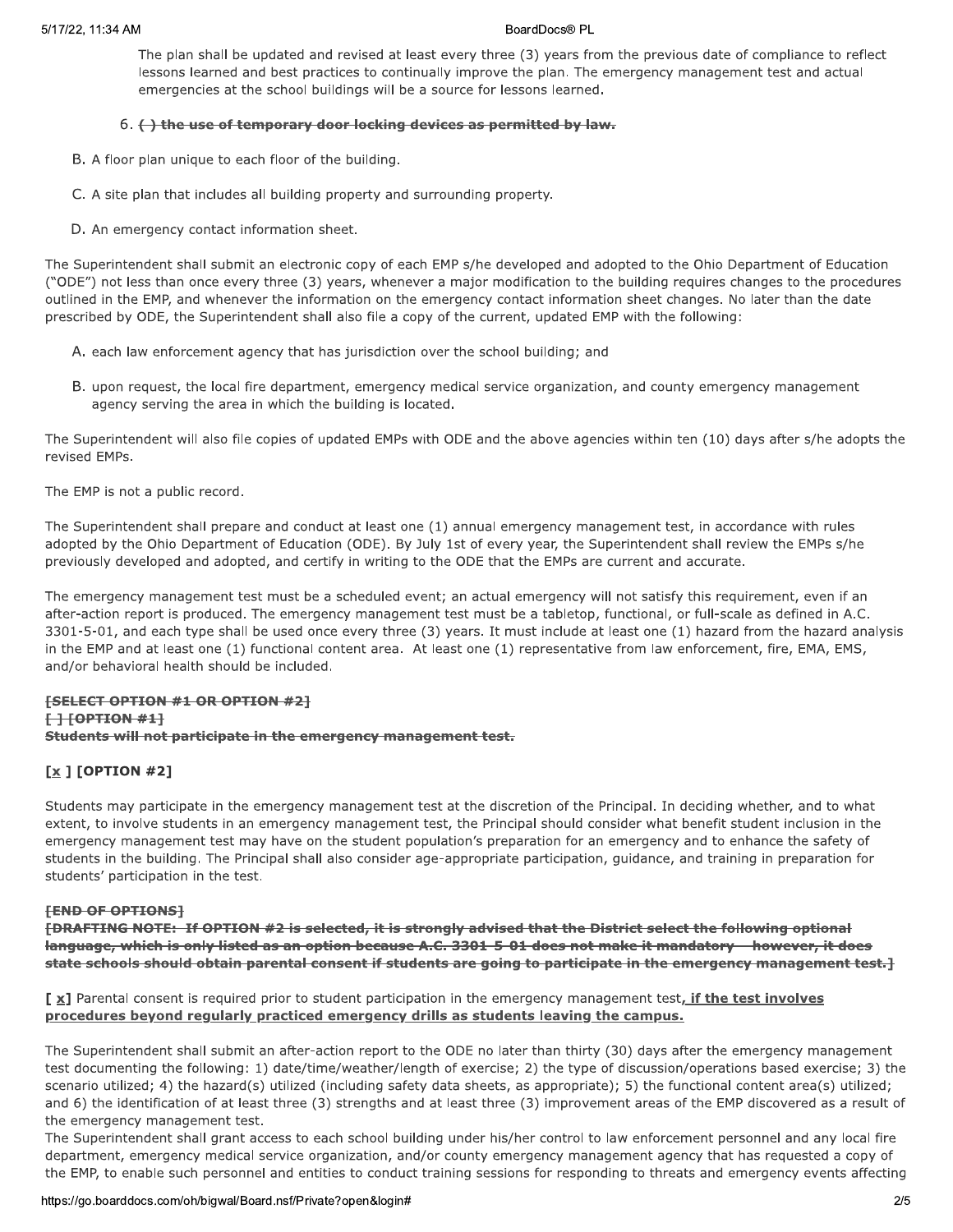#### BoardDocs® PL

the school building. Such access shall be provided outside of student instructional hours and the Superintendent or designee shall be present in the building during the training sessions.

Prior to the opening day of each school year, the Superintendent shall inform each enrolled student and the student's parent/legal guardian of the procedures to be used to notify parents in the event of an emergency or a serious threat to safety. Any student enrolled in the school after the annual notification and their parent/legal guardian shall be notified upon enrollment. Also, see Policy 8420 - Emergency Situations at School.

## [OPTION]

## *Exeriber Exerges* Figures

The primary purpose of a threat assessment is to minimize the risk of targeted violence at school. The following threat assessment process is designed to be consistent with the process set forth in the joint U.S. Secret Service and U.S. Department of Education publication, Threat Assessment in Schools: A Guide to Managing Threatening Situations and to Creating Safe School Climates for identifying, assessing, and managing students who may pose a threat. The goal of the threat assessment process is to take appropriate preventive or corrective measures to maintain a safe school environment, protect and support potential victims, and provide assistance, as appropriate, to the student being assessed.

The threat assessment process is centered upon an analysis of the facts and evidence of behavior in a given situation. The appraisal of risk in a threat assessment focuses on actions, communications, and specific circumstances that might suggest that an individual intends to cause physical harm and is engaged in planning or preparing for that event.

The Board authorizes the Superintendent to create building-level, trained threat assessment teams. Each Team shall be headed by the Principal and may include a school counselor, school psychologist, instructional personnel, and/or the School Resource Officer, where appropriate. At the discretion of the Superintendent, a threat assessment team may serve more than one (1) school when logistics and staff assignments make it feasible.

The Team will meet when the Principal learns a student has made a threat of violence or engages in concerning communications or behaviors that suggest the likelihood of a threatening situation.

The Team is empowered to gather information, evaluate facts, and make a determination as to whether a given student poses a threat of violence to a target. If an inquiry indicates that there is a risk of violence in a specific situation, the Team may collaborate with others to develop and implement a written plan to manage or reduce the threat posed by the student in that situation.

The Board authorizes the Superintendent to create quidelines for the purpose of:

- A. identifying team participants by position and role;
- B. requiring team participants to undergo appropriate training;
- C. defining the nature and extent of behavior or communication that would trigger a threat assessment and/or action pursuant to a threat assessment;
- D. defining the types of information that may be gathered during the assessment;
- E. stating when and how parents/guardians of the student making the threat shall be notified and involved;
- F. designating the individuals (by position) who are responsible for gathering and investigating information;
- G. identifying the steps and procedures to be followed from initiation to conclusion of the threat assessment inquiry or investigation.

Board employees, volunteers, and other school community members, including students and parents, shall immediately report to the Superintendent or Principal any expression of intent to harm another person or other statements or behaviors that suggest a student may intend to commit an act of violence.

Nothing in this policy overrides or replaces an individual's responsibility to contact 911 in an emergency.

Regardless of threat assessment activities or protocols, disciplinary action and referral to law enforcement shall occur as required by State law and Board policy.

Threat assessment team members shall maintain student confidentiality at all times as required by Board Policy 8330 - Student Records, and State and Federal law.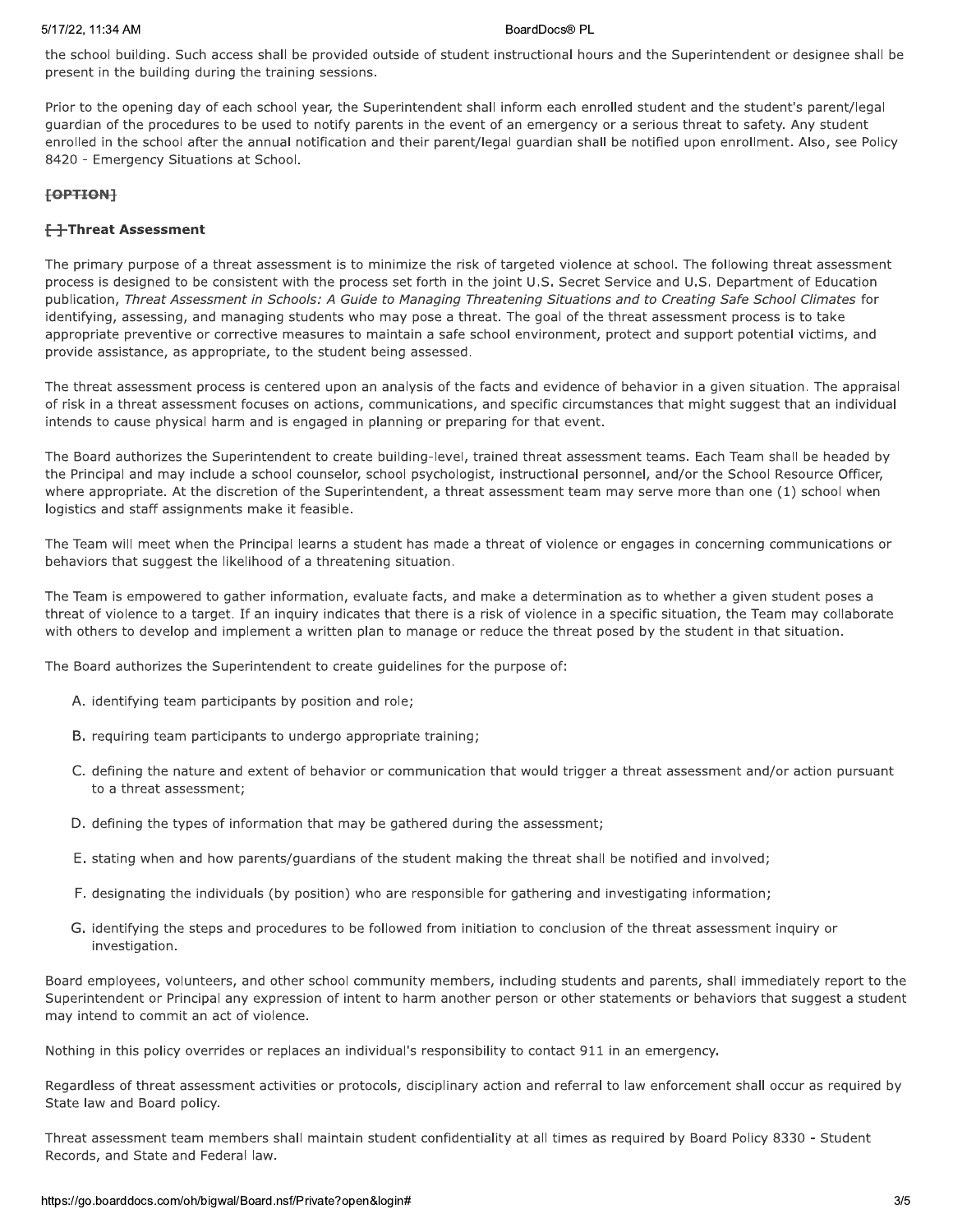## **FEND OF OPTION1**

#### **Safe and Drug-Free Schools**

As a part of the EMP, the Board shall verify that it has procedures in place for keeping schools safe and drug-free that include (see also, Form 8330 F15 entitled Checklist of Policies and Guidelines Addressing Safe and Drug-Free Schools):

- A. appropriate and effective school discipline policies that prohibit disorderly conduct, the illegal possession of weapons and the illegal use, possession, distribution, and sale of tobacco, alcohol, and other drugs by students;
- B. security procedures at school and while students are on the way to and from school;
- C. prevention activities that are designed to maintain safe, disciplined and drug-free environments;
- D. a code of conduct or policy for all students that clearly states the responsibilities of students, teachers, and administrators in maintaining a classroom environment that:
	- 1. allows a teacher to communicate effectively to all students in the class;
	- 2. allows all students in the class the opportunity to learn;
	- 3. has consequences that are fair, and developmentally appropriate;
	- 4. considers the student and the circumstances of the situation; and
	- 5. is enforced accordingly.

#### **Persistently Dangerous Schools**

The Board recognizes that State and Federal law requires that the District report annually incidents which meet the statutory definition of violent criminal offenses that occur in a school, on school grounds, on a school conveyance, or at a school-sponsored activity. It is further understood that the State Department of Education will then use this data to determine whether or not a school is considered persistently dangerous as defined by State policy.

Pursuant to the Board's stated intent to provide a safe school environment, the school administrators are expected to respond appropriately to any and all violations of the Student Code of Conduct, especially those of a serious, violent nature. In any year where the number of reportable incidents of violent criminal offenses in any school exceed the threshold number established in State policy, the Superintendent shall

## () discuss this at the annual meeting for the purpose of reviewing the EMP so that a plan of corrective action can be developed and implemented in an effort to reduce the number of these incidents in the subsequent year.

(x) convene a meeting of the building administrator, representative(s) of the local law enforcement (+) agency (x) agencies, and any other individuals deemed appropriate for the purpose of developing a plan of corrective action that can be implemented in an effort to reduce the number of these incidents in the subsequent year.

The Superintendent shall make a report to the Board about this plan of corrective action and shall recommend approval and adoption of it.

In the unexpected event that the number of reportable incidents in three (3) consecutive school years exceeds the statutory threshold and the school is identified as persistently dangerous, students attending the school shall have the choice option as provided in Policy 5113.02 and AG 5113.02.

In addition, the Superintendent shall

() discuss the school's designation as a persistently dangerous school at the annual meeting for the purpose of reviewing the EMP so that a plan of corrective action can be developed and implemented in an effort to reduce the number of these incidents in the subsequent year.

 $(x)$  convene a meeting of the building administrator, representative(s) of the local law enforcement  $\left(\frac{1}{2} + \frac{1}{2} + \frac{1}{2} + \frac{1}{2} + \frac{1}{2} + \frac{1}{2} + \frac{1}{2} + \frac{1}{2} + \frac{1}{2} + \frac{1}{2} + \frac{1}{2} + \frac{1}{2} + \frac{1}{2} + \frac{1}{2} + \frac{1}{$ agencies, and any other individuals deemed appropriate for the purpose of developing a plan of corrective action that can be implemented in an effort to reduce the number of these incidents in the subsequent year.

[ ] If a school in a neighboring district is identified as persistently dangerous and there is not another school in that district, the District will admit students from that school in accordance with Board Policy 5113.02.

https://go.boarddocs.com/oh/bigwal/Board.nsf/Private?open&login#